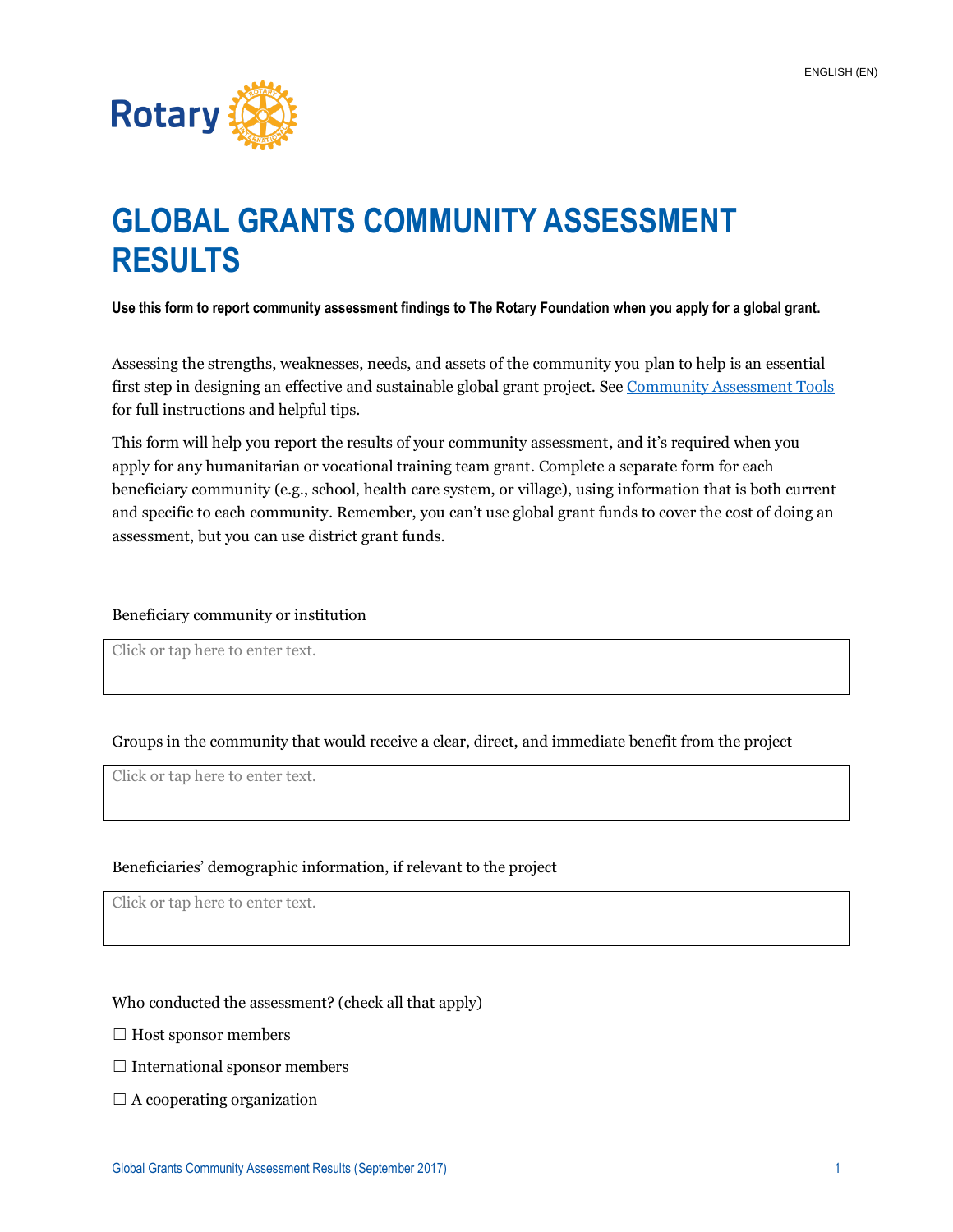□ University

□ Hospital

☐ Local government

□ Other Click or tap here to enter text.

#### Assessment dates

Click or tap here to enter text.

What methods did you use? (check all that apply)

□ Survey

 $\Box$  Community meeting

□ Interview

☐ Focus group

 $\Box$  Asset inventory

 $\Box$  Community mapping

□ Other Click or tap here to enter text.

# Who from the community participated in the assessment?

Click or tap here to enter text.

List the community needs you identified that your project would address.

| <u>.</u> |  |  |  |
|----------|--|--|--|
|          |  |  |  |

# List any needs you identified that your project would not address.

List the community's assets, or strengths.